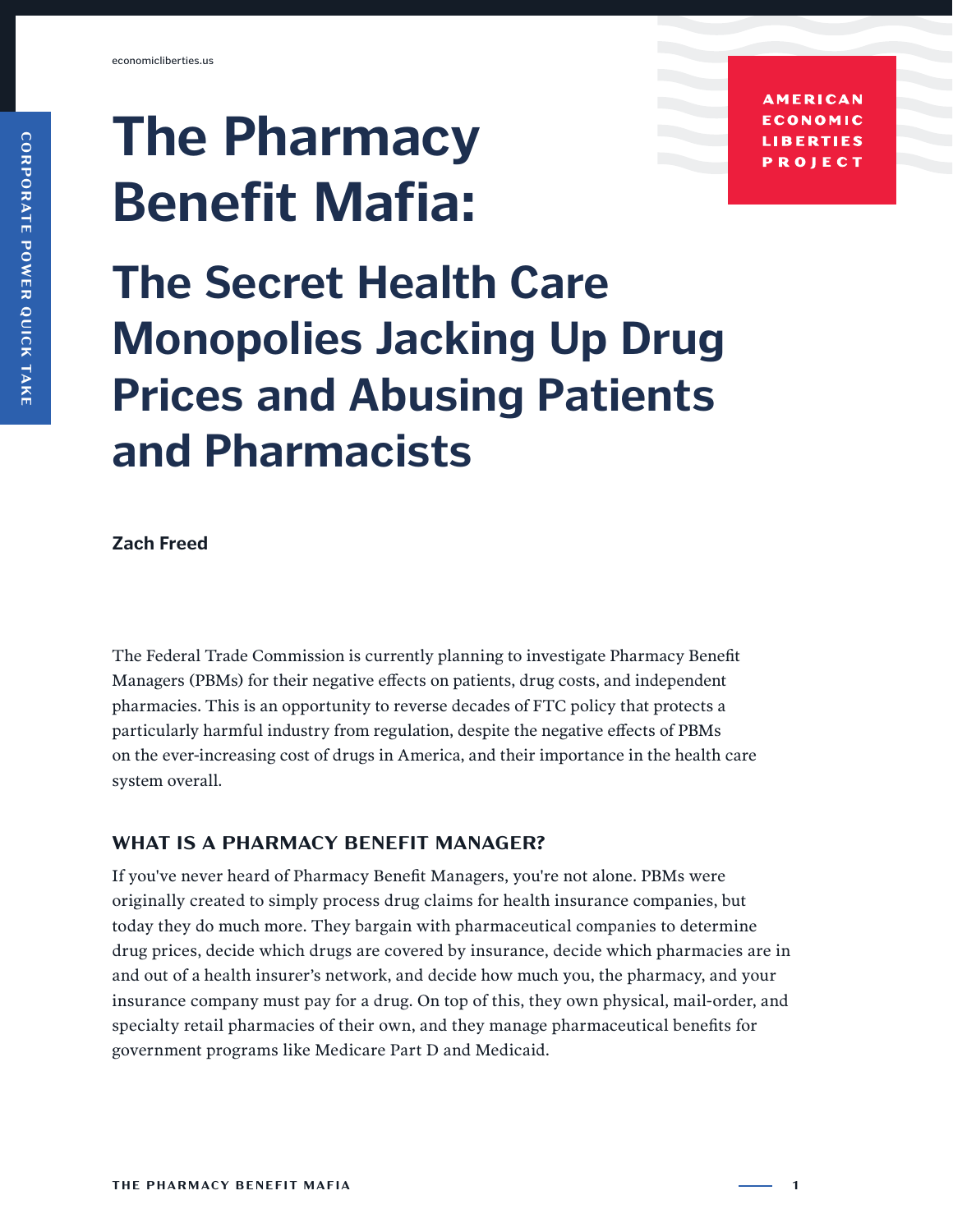PBMs are one of health care's ultimate corporate middlemen, sitting in the middle of pharmacies, health insurance plans, drug makers, and patients. With immense control over drug prices in the United States, PBMs are responsible for many of the problems in our country's pharmaceutical care system.

#### **WHY ARE PBMS A PROBLEM TODAY?**

The three main problems with PBMs are **vertical integration, consolidation***,* and **conflicts of interest** that are baked into their business models.

#### **Vertical Integration**

The top PBMs are vertically integrated into the largest health insurance corporations, and they own their own pharmacies. Caremark is owned by pharmacy chain CVS, which also owns health insurer Aetna. The PBM Express Scripts is owned by insurer Cigna, and PBM OptumRx by insurer UnitedHealth. So as a patient going to an independent pharmacy, your health insurer owns the PBM deciding which drugs are covered and how much they cost, and also might own the competing pharmacy down the street.

#### **Consolidation**

The top three PBMs – Caremark, Express Scripts, and OptumRx – manage 80% of drug claims in the United States.1 This gives them enormous leverage over drug prices, patient choice, and independent community pharmacies. PBMs chronically under-reimburse community pharmacies for drugs. For example, an analysis by the Ohio Times-Dispatch found that in late 2017, CVS Caremark sharply cut payments to pharmacists across the country, potentially to help finance its acquisition of Aetna.<sup>2</sup> States have also found that PBMs have over-charged taxpayers for administering Medicaid drug benefits, sometimes by hundreds of millions of dollars.<sup>3</sup>

#### **Conflicts of Interest**

As a result, when dealing with Medicaid, Medicare, employer health plans, and pharmacists, PBMs have a built-in incentive to self-deal. The more a PBM can overcharge taxpayers through a health plan like Medicare or Medicaid, and then under reimburse independent pharmacies that they compete with – and pocket the difference between the two – the more money they make.

<sup>1</sup> Adam J. Fein, "The Top Pharmacy Benefit Managers of 2021: The Big Get Even Bigger," Drug Channels Institute, April 5, 2022, [https://www.](https://www.drugchannels.net/2022/04/the-top-pharmacy-benefit-managers-of.html  ) **[drugchannels.net/2022/04/the-top-pharmacy-benefit-managers-of.html](https://www.drugchannels.net/2022/04/the-top-pharmacy-benefit-managers-of.html  )** 

**<sup>2</sup> Marty Schladen and Lucas Sullivan, "CVS Caremark cut payments to pharmacies amid \$70 billion deal to buy Aetna," The Columbus Dispatch, June 24, 2018, [https://stories.usatodaynetwork.com/sideeffects/cvs-caremark-cut-payments-pharmacies-amid-70-billion-deal-buy-aetna/](https://stories.usatodaynetwork.com/sideeffects/cvs-caremark-cut-payments-pharmacies-amid-70-billion-deal-buy-aetna/ )** 

**<sup>3</sup> Marty Schladen, "Reports show pharmacy middlemen making big money in other states," The Columbus Dispatch, March 14, 2019, [https://stories.](https://stories.usatodaynetwork.com/sideeffects/reports-shows-pharmacy-middlemen-making-big-money-states/) [usatodaynetwork.com/sideeffects/reports-shows-pharmacy-middlemen-making-big-money-states/](https://stories.usatodaynetwork.com/sideeffects/reports-shows-pharmacy-middlemen-making-big-money-states/)**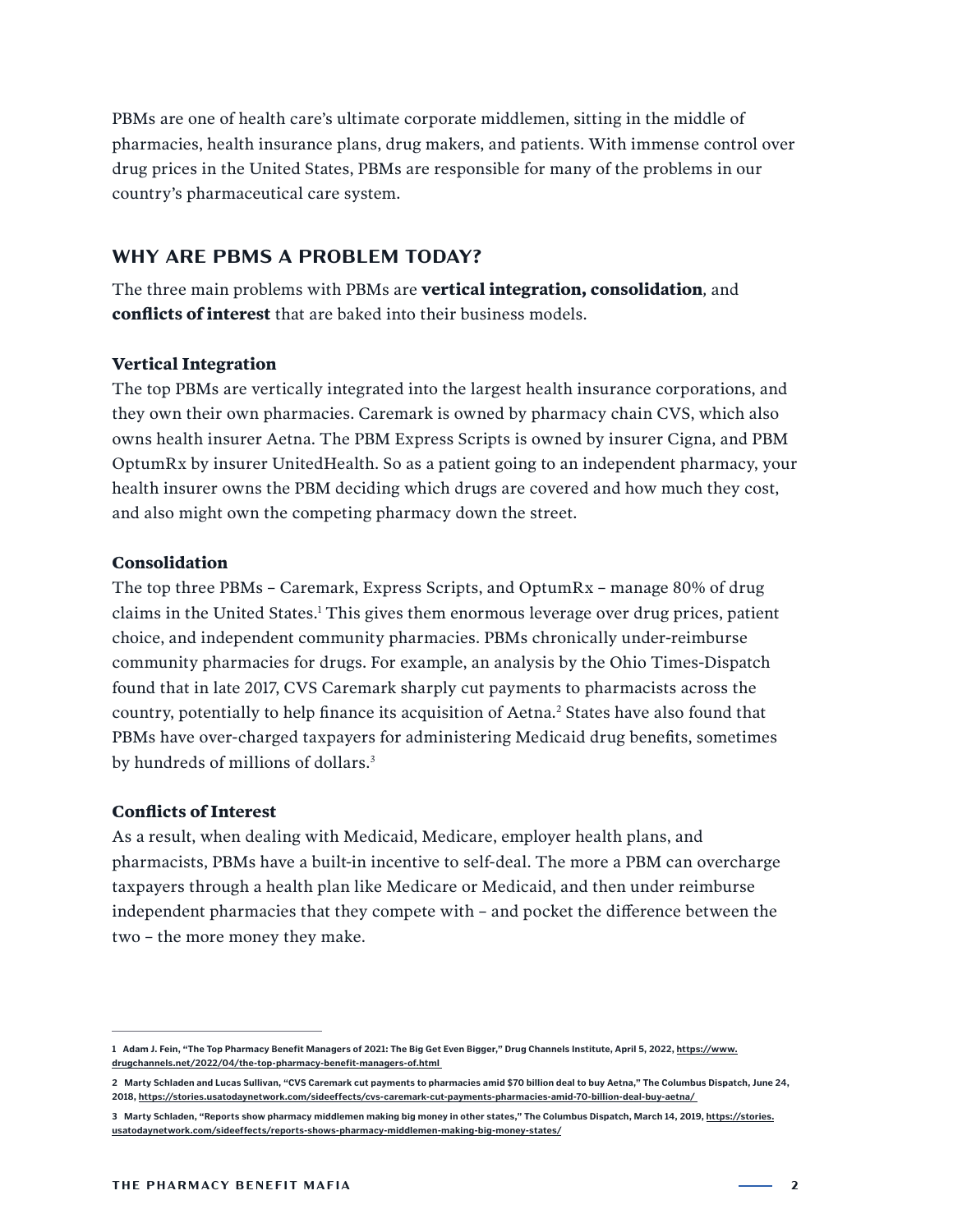#### **HOW DO PBMS CONTRIBUTE TO RISING DRUG PRICES?**

PBMs maintain "formularies" for health insurance companies, which are lists of drugs that govern which medications are prioritized for coverage by a health insurer. For a drug company, a drug's position on a PBM's formulary is the difference between success and failure – patients will have trouble accessing a drug if it is lower on the PBM's formulary.<sup>4</sup>

To gain more favorable formulary placement, drug manufacturers will offer discounts to PBMs in the form of "rebates" that the manufacturer pays to the PBM, who then pays the insurance company. Yet because PBMs are exempt from an anti-kickback statute under Medicare, they are allowed take a cut of the rebate. The larger a rebate for a drug is, the more the PBM can profit. If not for the exemption, kickbacks like this are normally a felony offense.

When dealing with drug companies to determine formulary placement, PBMs have an incentive to pick a drug that comes with a larger rebate, so that they get a larger cut, even if the drug is more expensive overall. A 2021 Senate investigation found that "PBMs used their size and aggressive negotiating tactics, like the threat of excluding drugs from formularies, to extract more generous rebates, discounts and fees from insulin manufacturers."5 This dynamic, the investigators found, contributed to skyrocketing insulin prices and discouraged price decreases for the drug.

Rather than drug manufacturers competing for patients by providing cheaper and better drugs, manufacturers compete for formulary placement by offering higher rebates to the PBM, pushing drug prices up.

#### **HOW DO PBMS HURT PATIENTS?**

In addition to contributing to rising drug costs, PBMs also steer patients away from competing independent pharmacies and toward their own mail-order pharmacy services. Mail-order is often a worse way of getting drugs to patients, particularly during the pandemic when delivery times have increased and become more unreliable.<sup>6</sup> In rural communities across the country, patients who were once served by local, independent pharmacies now must deal with life-threatening delays to get their prescriptions.

**<sup>4</sup> Francis Ying, Julie Appleby, Stephanie Stapleton, "VIDEO: Little-Known Middlemen Save Money On Medicines — But Maybe Not For You," NPR, August 2, 2017, [https://www.npr.org/sections/health-shots/2017/08/02/540918790/video-little-known-middlemen-save-money-on-medicines-but-maybe-not](https://www.npr.org/sections/health-shots/2017/08/02/540918790/video-little-known-middlemen-save-money-on-medicines-but-maybe-not-for-you )[for-you](https://www.npr.org/sections/health-shots/2017/08/02/540918790/video-little-known-middlemen-save-money-on-medicines-but-maybe-not-for-you )**

**<sup>5 &</sup>quot;Release: Grassley, Wyden Release Insulin Investigation, Uncovering Business Practices Between Drug Companies and PBMs That Keep Prices High," United States Senate Committee on Finance, January 14, 2021[, https://www.finance.senate.gov/chairmans-news/grassley-wyden-release-insulin]( https://www.finance.senate.gov/chairmans-news/grassley-wyden-release-insulin-investigation-uncovering-business-practices-between-drug-companies-and-pbms-that-keep-prices-high )[investigation-uncovering-business-practices-between-drug-companies-and-pbms-that-keep-prices-high]( https://www.finance.senate.gov/chairmans-news/grassley-wyden-release-insulin-investigation-uncovering-business-practices-between-drug-companies-and-pbms-that-keep-prices-high )**

**<sup>6 &</sup>quot;Release: Warren, Casey Release New Findings from Investigation Of Delivery Delays for Mail-Order Prescription Drugs Under Trump's Postal Service Chief Louis DeJoy," Office of Senator Elizabeth Warren, September 9, 2020, [https://www.warren.senate.gov/newsroom/press-releases/warren-casey](https://www.warren.senate.gov/newsroom/press-releases/warren-casey-release-new-findings-from-investigation-of-delivery-delays-for-mail-order-prescription-drugs-under-trumps-postal-service-chief-louis-dejoy  )[release-new-findings-from-investigation-of-delivery-delays-for-mail-order-prescription-drugs-under-trumps-postal-service-chief-louis-dejoy](https://www.warren.senate.gov/newsroom/press-releases/warren-casey-release-new-findings-from-investigation-of-delivery-delays-for-mail-order-prescription-drugs-under-trumps-postal-service-chief-louis-dejoy  )**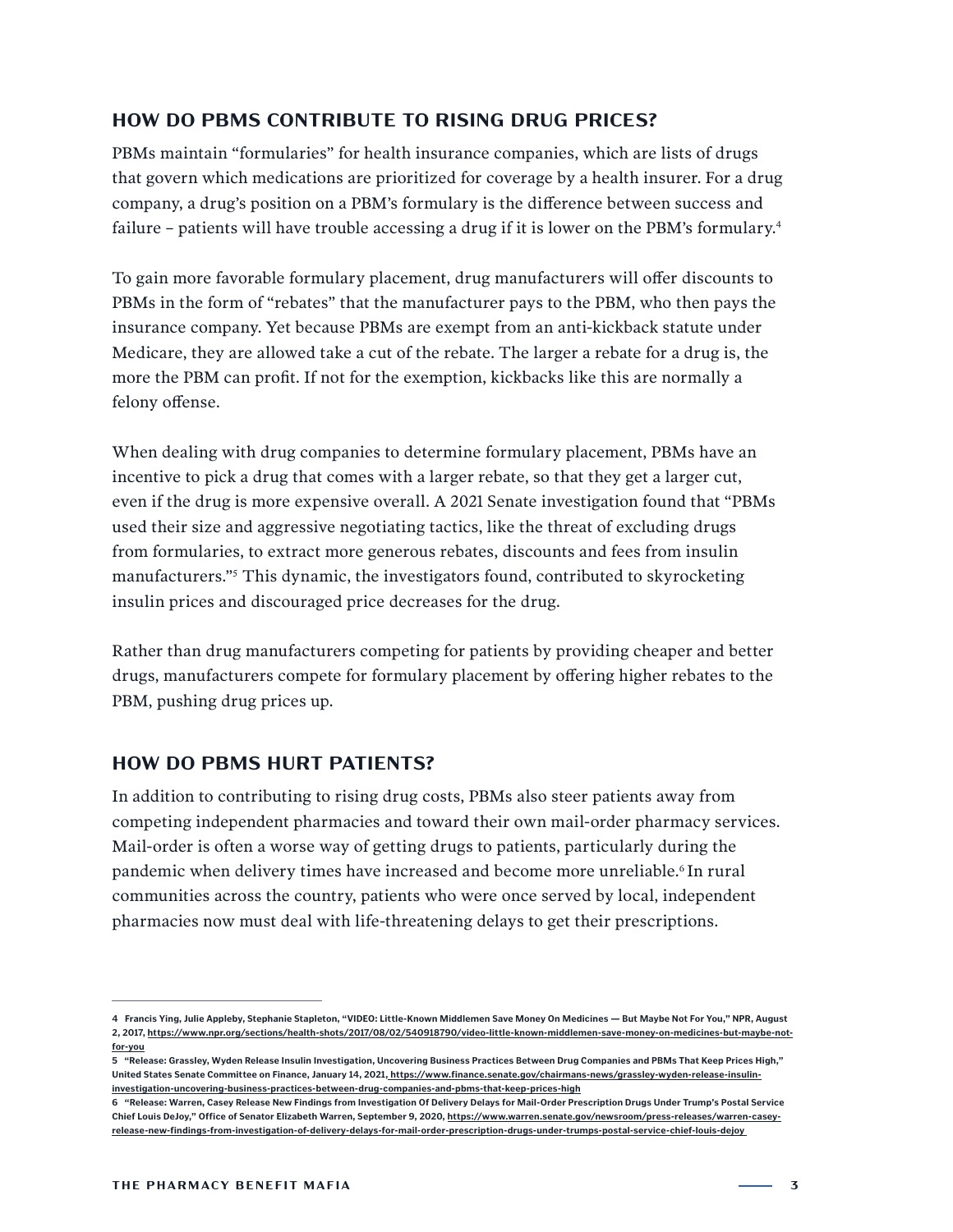Until the practice was outlawed in 2018, many PBM contracts also included "gag clauses," which prohibited pharmacists from recommending cheaper drugs to patients when a PBM would profit less.

#### **HOW DO PBMS HURT PHARMACISTS?**

PBMs have a well-documented history of under-reimbursing the pharmacies they compete with, often to the point of bankruptcy.<sup>7</sup> CVS even used to reduce payments to pharmacies, and then offer to buy them out.<sup>8</sup> Roughly 16% of rural independent pharmacies shuttered between 2003 and 2018,<sup>9</sup> likely due, in part, to extractive PBM business practices. PBMs can conduct surprise "audits" of community pharmacies and will charge excessive fees if they find even small clerical errors.10

#### **HOW HAVE STATES TRIED TO REGULATE PBMS?**

State governments have tried to regulate PBMs over the past two decades, aiming to increase transparency in PBM pricing. These state-level laws have been effective in stopping specific types of PBM malfeasance, but over the years PBMs have found new ways to tax independent pharmacies.<sup>11</sup> More generally, PBMs' market share and integration with health insurers and pharmacies gives them a structural advantage that is hard to rein in with a patchwork of state regulations.

#### **HOW DID THE FTC WORK TO PROTECT PBMS?**

In the past, the FTC has worked to protect PBMs by allowing PBM mergers, actively lobbying against state-level regulation, and producing industry-friendly reports. In 2004, the FTC produced a joint report with the Department of Justice that explicitly opposed state laws to rein in PBMs. In 2005, the FTC published a 240-page document on PBM self-dealing allegations, claiming to have found no evidence of self-dealing by PBMs that owned mailorder pharmacies. From 2004 to 2011, the FTC sent letters to lawmakers in six states, arguing against passing PBM transparency legislation.12 Putting it simply, the FTC believed that more powerful PBMs provided a check on skyrocketing drug costs.

**<sup>7</sup> Marty Schladen and Lucas Sullivan, "CVS Caremark cut payments to pharmacies amid \$70 billion deal to buy Aetna," The Columbus Dispatch, June 24, 2018, [https://stories.usatodaynetwork.com/sideeffects/cvs-caremark-cut-payments-pharmacies-amid-70-billion-deal-buy-aetna/](https://stories.usatodaynetwork.com/sideeffects/cvs-caremark-cut-payments-pharmacies-amid-70-billion-deal-buy-aetna/ ) 8 Ibid.** 

**<sup>9</sup> Abiodun Salako, Fred Ullrich, Keith J. Mueller, "Update: Independently Owned Pharmacy Closures in Rural America, 2003-2018," RUPRI Center for Rural Health Policy Analysis, July 201[8 https://rupri.public-health.uiowa.edu/publications/policybriefs/2018/2018%20Pharmacy%20Closures.pdf]( https://rupri.public-health.uiowa.edu/publications/policybriefs/2018/2018%20Pharmacy%20Closures.pdf )**

**<sup>10</sup> Zach Freed, "Reining in Pharmacy Middlemen," Institute for Local Self-Reliance, January 31, 2020, [https://ilsr.org/reining-in-pharmacy-middlemen/](https://ilsr.org/reining-in-pharmacy-middlemen/ ) 11 Ibid.**

**<sup>12</sup> Stacy Mitchell, Zach Freed, "How the FTC Protected the Market Power of Pharmacy Benefit Managers," February 19, 2021, [https://www.promarket.](https://www.promarket.org/2021/02/19/ftc-market-power-pharmacy-benefit-managers/  ) [org/2021/02/19/ftc-market-power-pharmacy-benefit-managers/](https://www.promarket.org/2021/02/19/ftc-market-power-pharmacy-benefit-managers/  )**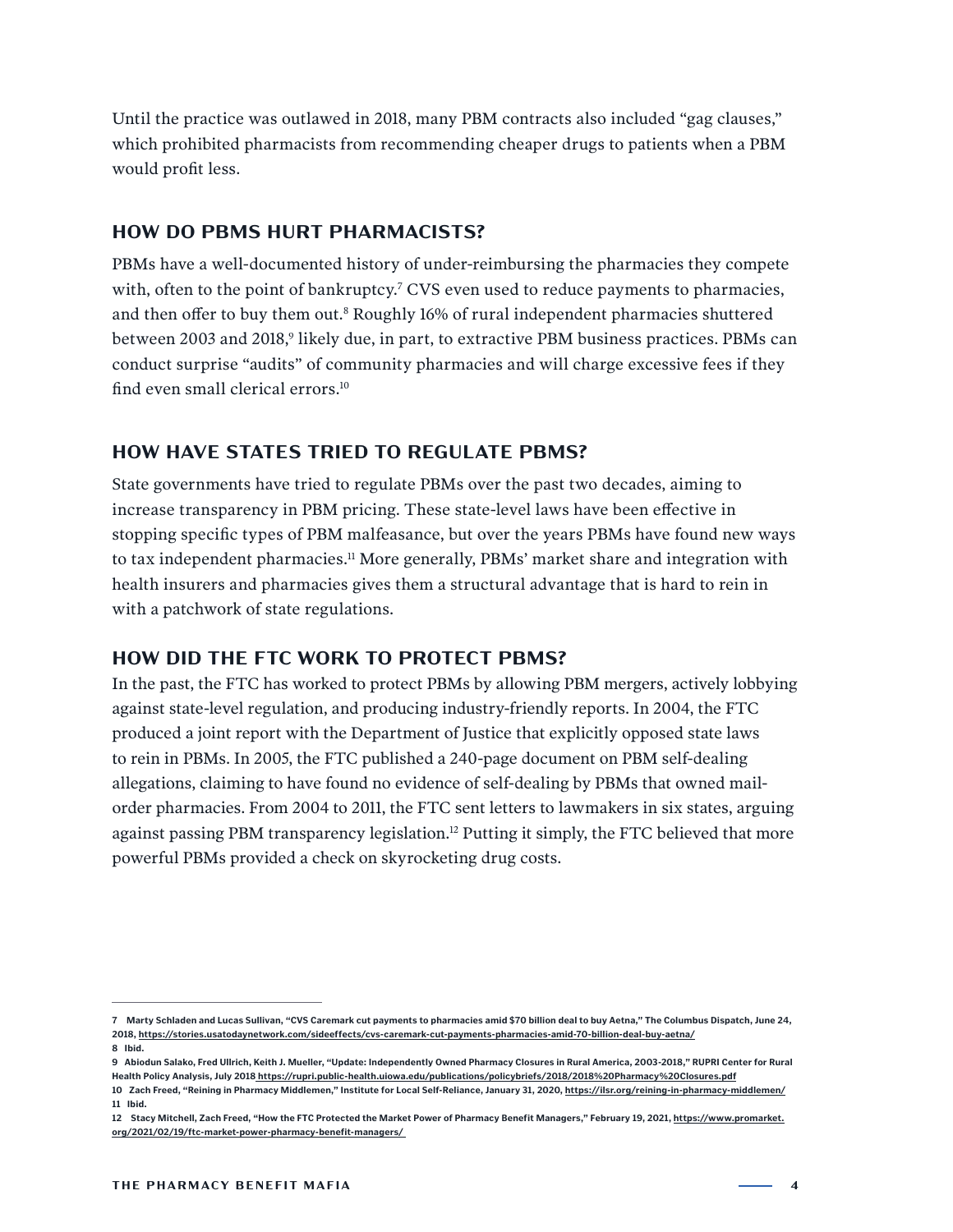#### **WHY IS A NEW PBM STUDY SO IMPORTANT?**

A new PBM study will allow the agency to correct the record and help bring in a new chapter where the agency protects fair competition in the pharmaceutical space. Despite growing evidence of PBM self-dealing and unfair conduct, the FTC has not publicly changed its position on PBMs. The agency's inaction has allowed the industry's lobbying group, the Pharmaceutical Managed Care Association (PCMA), to cite older FTC studies and testimony when arguing against regulation. Although Commissioners Christine Wilson and Noah Phillips voted against a new study on February 18, 2022, the Commission voted unanimously in favor of the study on June 8. The Commission's unanimous vote for the new 6(b) study marks a new chapter in the FTC's history--one in which the agency protects fair competition on behalf of patients, community pharmacists, and doctors.

#### **ADDITIONAL RESOURCES**

For a more detailed explanation of Pharmacy Benefit Managers, check out Economic Liberties' comment letter to the FTC supporting its proposed 6(b) study of PBM business practices: *[http://www.economicliberties.us/wp-content/uploads/2022/05/AELP-PBM-Comment\\_Final-.pdf](http://www.economicliberties.us/wp-content/uploads/2022/05/AELP-PBM-Comment_Final-.pdf )* 

For more information on how PBMs work, see the National Community Pharmacists Association (NCPA)'s PBM Storybook: *[https://ncpa.org/sites/default/files/2022-05/PBM-](https://ncpa.org/sites/default/files/2022-05/PBM-Storybook-12pg.pdf )[Storybook-12pg.pdf](https://ncpa.org/sites/default/files/2022-05/PBM-Storybook-12pg.pdf )*

For more on the FTC and PBMs, please read Stacy Mitchell and Zach Freed's piece for ProMarket, "How the FTC Protected the Market Power of PBMs:" *[https://ncpa.org/sites/](https://ncpa.org/sites/default/files/2022-05/PBM-Storybook-12pg.pdf ) [default/files/2022-05/PBM-Storybook-12pg.pdf](https://ncpa.org/sites/default/files/2022-05/PBM-Storybook-12pg.pdf )*